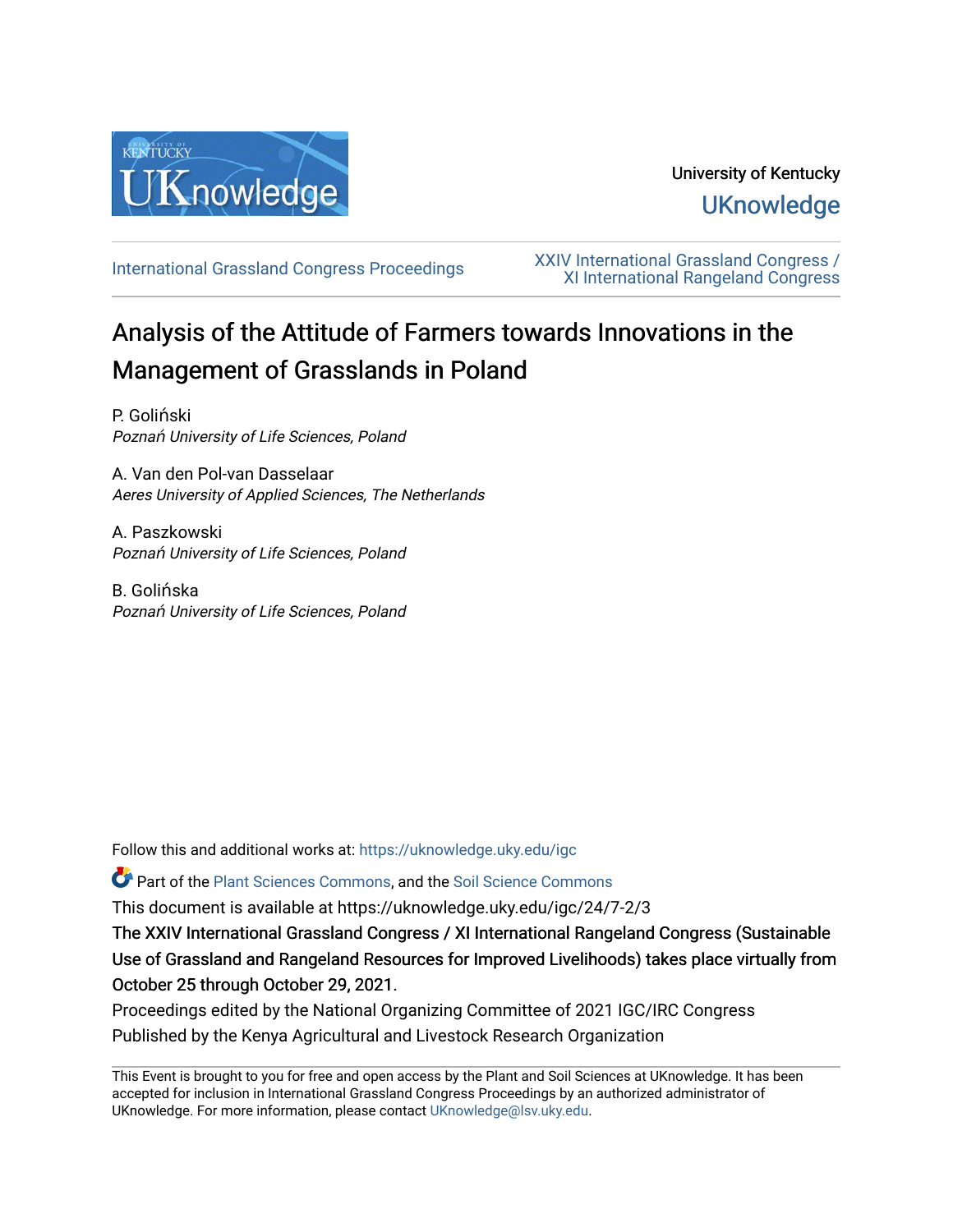### Analysis of the attitude of farmers towards innovations in the management of grasslands in Poland

Goliński, P.\* ; Van den Pol-van Dasselaar, A.† ; Paszkowski, A.\* ; Golińska, B.\* \* Poznan University of Life Sciences, Dojazd 11, 60-632 Poznań, Poland; † Aeres University of Applied Sciences, De Drieslag 4, 8251 JZ, Dronten, the Netherlands

**Key words**: barriers; drivers; grassland; innovation

#### **Abstract**

Innovations in the management of grasslands in Poland are important to preserve them as a source of different ecosystem services. In the farmers point of view the most promising is forage production for herbivores, particularly dairy cows. Individual farmers have different opinions about innovations. To stimulate innovations in grassland-based farming systems in Poland, it is important to determine the drivers for their promotion and to define the barriers to overcome problems by their implementation. Analysis of the attitude of Polish farmers towards innovations on grasslands were conducted within the H2020 Inno4Grass project. The majority of respondents were young and had relatively well-developed farms. An on-line questionnaire on innovations on grassland was developed using SurveyMonkey. The questionnaire studied the attitude of grassland farmers towards innovations, e.g. their importance, factors influencing decisions of their adaption, barriers and drivers. Answers were scored on a Likert scale. Furthermore, some general questions were asked: available grassland area, main type of animal, farmer age, etc. The questionnaire was available from winter 2017/2018 onwards and closed at the end of June 2018. At the time of closing the questionnaire, 157 valid responses were obtained. Dairy cows were the most common animal type in grassland farms, followed by beef cattle. The majority of respondents indicated that innovations are important or very important in general, in grassland and in grazing, respectively 92%, 88% and 62%. The most important influencing factors on farmer's decisions with respect to grasslands (>60%) were own values and norms, image of the farm/the sector, family, consumers and advisors. Farmers pointed out that the most important driver for innovation is money/profit/better income (17.5%), followed by time saving/improved labour conditions (14.2%) and animal health (11.6%). In the opinion of the respondents, the main barriers to innovations in grasslands are money/costs too high/benefits too low (23.9%), too little technology on farm (15.0%) and risk (13.6%).

#### **Introduction**

Innovations for grasslands need to consider the connection and potential trade-off between productivity and provision of public goods, in particular, ecosystem services. Moreover, these connections and trade-offs are often context- and place-specific (Krause et al. 2018). Local farmers, also in Poland, often have relevant placespecific knowledge that is essential not only for implementation but can also form the basis of innovations and learning. Innovations in the management of grasslands are important to preserve them and to obtain different ecosystem services. In the Polish farmers point of view the most promising is forage production for herbivores, particularly dairy cows (Goliński and Golińska 2019), but many other provisioning, regulating, cultural or support services are important as well (Goliński et al. 2014). Individual farmers have different opinions about innovations depending on age of the farmer, risk adoption, financial issues, policy, etc. Such attitudes can be managed by innovation brokers and opinion leaders who have an impact on the acceptance of innovation by risk-averse and risk-taking farmers (Yosua et al. 2019). In the process of stimulating the adoption of innovations in grassland-based farming systems in Poland, it is important to determine the drivers for their promotion and to define the barriers to overcome problems by their implementation. The objective of this paper was to analyse the attitude of farmers towards innovations in the management of grasslands in Poland. In the study, the majority of respondents were young and had relatively well-developed farms.

#### **Methods and Study Site**

Analysis of the attitude of Polish farmers towards innovations on grasslands was conducted within the H2020 Inno4Grass project entitled "Shared innovation space for sustainable productivity of grasslands in Europe" (Krause et al. 2018). It was an international and multi-actor project bringing together outstanding agricultural organizations, extension services, education and research institutions from eight EU countries. An on-line questionnaire on innovations on grassland was developed using SurveyMonkey (www.surveymonkey.com). The questionnaire studied the attitude of grassland farmers towards innovations, e.g. their importance, factors influencing decisions of their adaption, barriers and drivers. Answers were scored on a Likert scale: very unimportant - unimportant - neutral - important - very important. In the driver and barrier parts, farmers could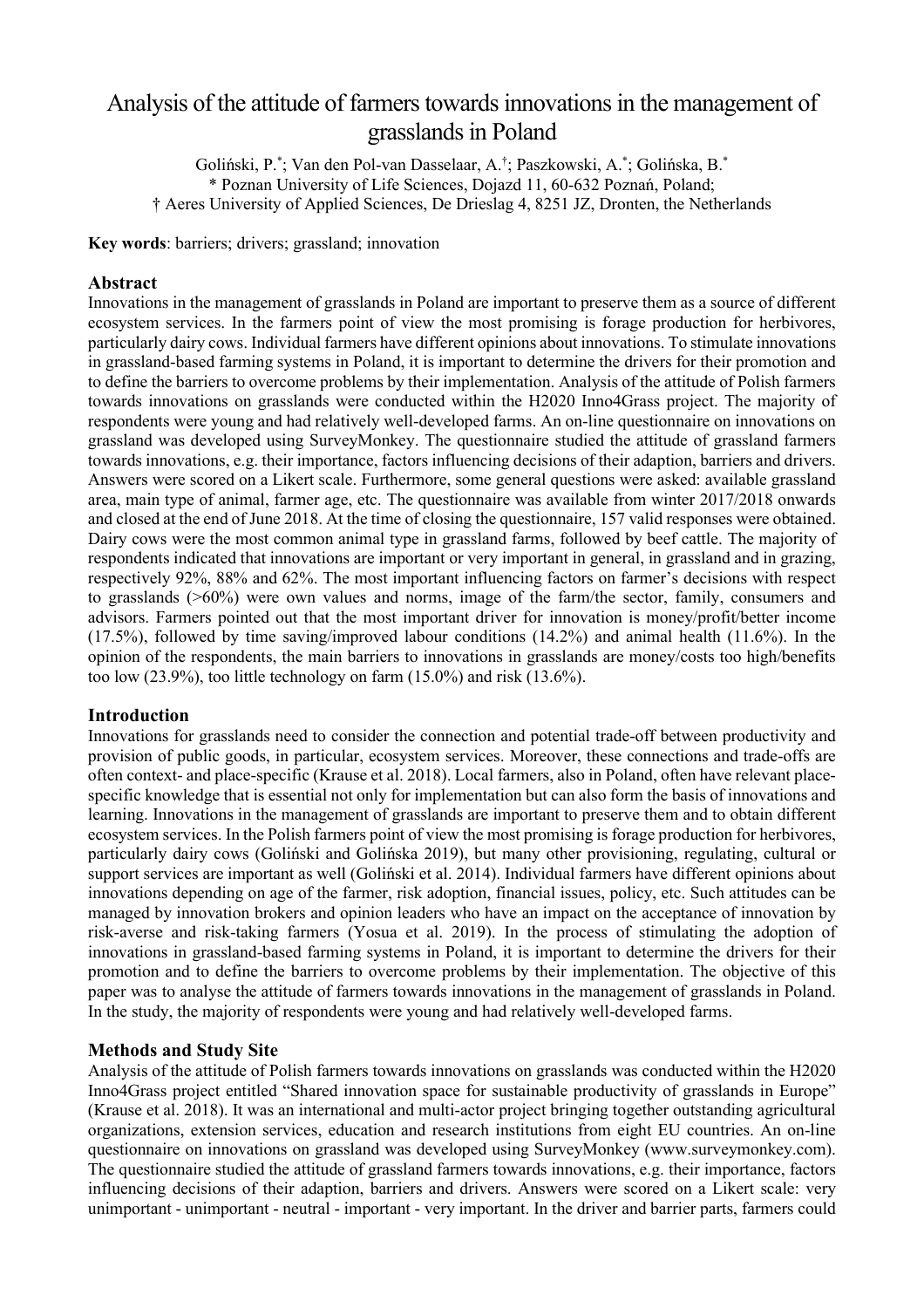choose 1-4 categories from a predefined set of potential drivers and barriers. Furthermore, some general questions were asked: available grassland area, main type of animal, farmer age, etc. The questionnaire was spread either via direct mail or via social media and was available from winter 2017/2018 onwards and closed at the end of June 2018. Only respondents that had grasslands in farm were considered. At the time of closing the questionnaire, 157 valid responses were obtained.

#### **Results**

The majority of farmers participating in the online survey represented individual well-developed farms. The average grassland area of farms considered in the analysis was 22.7 ha. Dairy cows were the most common animal type in the farms (49%), followed by beef cattle (33%). The average size of the cattle herd in the farms was 61.4 heads. Other grass-based herbivores identified in the survey – horses, sheep and goats – represented 17% of farms. Grasslands farms where the grass is harvested and sold and not used by any animal were present among only 1% of the respondents. In 56% of farms, grasslands were used exclusively by cutting and in 44% by full or periodical grazing.

It is worth to underline that mostly young farmers took part in the analysis. The majority of the responses came from the age category under 26 years old (Figure 1). This group together with farmers from the age category 26-35 years reached the percentage of 72% in the study. The results of the survey show that the attitude of Polish farmers towards innovations is in majority positive. Answering questions on the importance of innovations, 92% respondents indicated that, in general, innovations are important or very important to them. Concerning innovations on grassland, the scores for important or very important were slightly lower (88%). In turn, innovations in grazing management (62%) were considered less important than innovations in grasslands. The reason for this is probably the relatively large percentage of farms that use indoor feeding systems based on conserved forages on their farms. The respondents were also asked whether it is possible to innovate on their farm. Figure 2 shows that the majority of the respondents (63.7%) were positive about the opportunities to innovate. However, attention should be paid to the large group of farmers who see barriers or many barriers in introducing innovations on their farms, 23.6% and 3.8%, respectively.





In the analysis of the attitude of Polish farmers towards innovations in the management of grasslands, it is interesting to determine the drivers and the barriers in their implementation. The respondents indicated many drivers for innovations on grasslands. Figure 3 shows that most important were financial issues – to earn more money or to be more profitable (17.5%), followed by time saving/improving labour conditions (14.2%) and animal health and welfare (11.6%). Apart of other drivers shown in Figure 3, the farmers indicated also consumer demands, curiosity, his own attitude, interaction between farmer, advisor and researcher, environmental engagement, law and regulations and farmer's status as drivers. In total, this group of drivers reached the level of 30.9% of the responses. The results showing main barriers for innovations on grasslands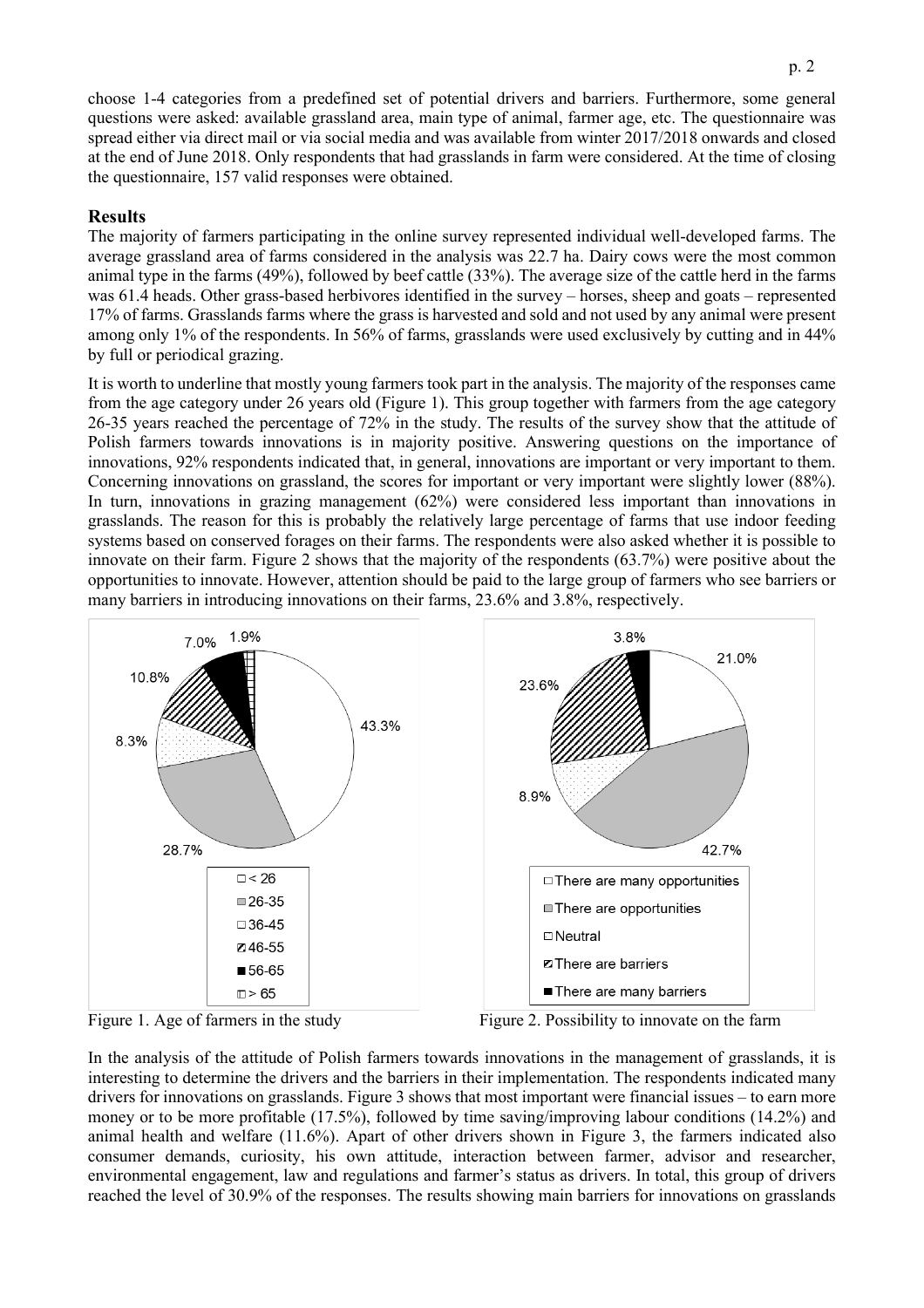(Figure 4) clearly indicated that too high costs or too low benefits are the main barriers in their implementation (23.9%). Farmers also recognized as important barriers for innovations the low technological preparation of their farms (15.0%), risk associated with the use of innovation (13.6%), law and regulations (13.4%) as well as time/labour issues (13.2%). Other barriers indicated by respondents were farmer's age, willingness to change, lack of conviction that development of farm is possible and farmer's social environment (15.4%).



Next to drivers and barriers, the most important influencing factors on farmer's decisions towards innovation on grasslands were defined. Figure 5 shows that within these factors own values and norms scored the highest, because 91.1% of farmers indicated it as very important or important. Image of the farm/the sector, family, consumers and advisors were also considered to be important for decisions with respect to grasslands (> 60%). NGOs, government and the media had less influence on farmers' decisions regarding grassland innovation.



Figure 5. Most important influencing factors on farmer's decisions towards innovation on grasslands

#### **Discussion**

The results of the analysis show an overview of Polish farmers' attitude to implementing innovations in grassland management. The majority of respondents were young and had relatively well-developed farms. Innovations are an important factor in improving the productivity of grasslands, which are still an underestimated source of cheap and valuable feeds in animal nutrition in the country (Goliński and Golińska